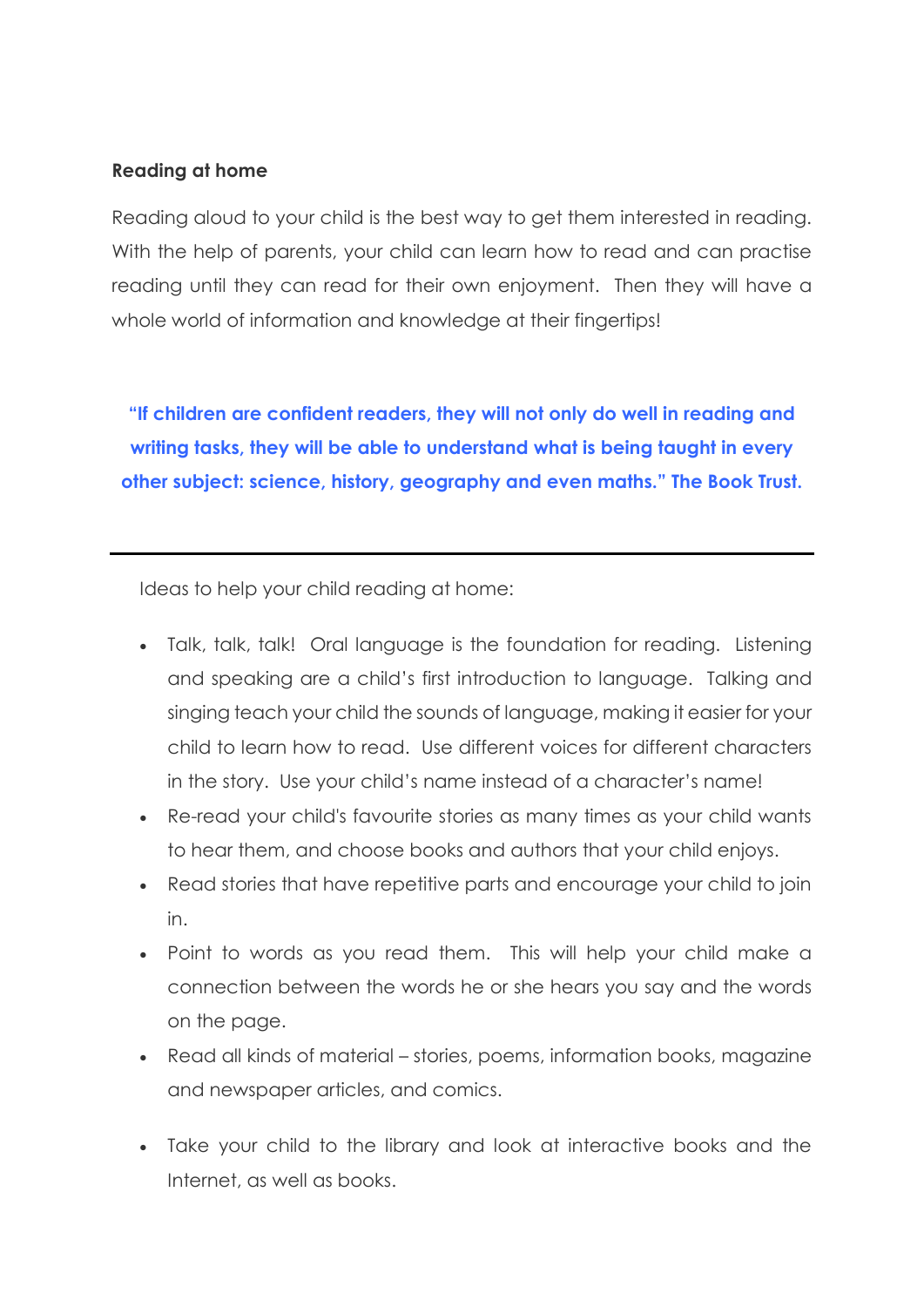- Read every day! Try to read with your child as often as possible. It's the best thing you can do to help him or her learn and it also allows you to spend time together in an enjoyable way and to build a strong and healthy relationship.
- Choose a comfortable spot to read, where you can be close to your child. Make it your "reading place"! Set aside a special shelf in that area for your child's books. Choose a variety of books.
- Vary the length of reading time according to your child's age and interests. For young children, several short sessions (of 10 minutes each) may be better than one long session (of 30 minutes).
- Keep reading to your child even after he or she has learned to read. By reading stories that will interest your child but that are above his or her reading level, you can stretch your child's understanding and keep alive the magic of shared reading.
- As a parent, you are your child's most important role model. If your child sees you reading, especially for pleasure or information, your child will understand that reading is a worthwhile activity.
- Talking about the books you read is just as important as reading them. Discussing a story or a book with your child helps your child understand it and connect it to their own experience of life. It also helps enrich your child's vocabulary with new words and phrases.
- As your child learns to read, listen to them read aloud. Reading to you gives your child's a chance to practise and to improve on their reading skills.

As you listen to your child, remember that your reactions are important. Be enthusiastic and praise your child as often as you can. If possible, be specific with your praise so that your child knows what he or she is doing well.

• Show your child that you are enjoying the story by indicating interest and by asking questions.